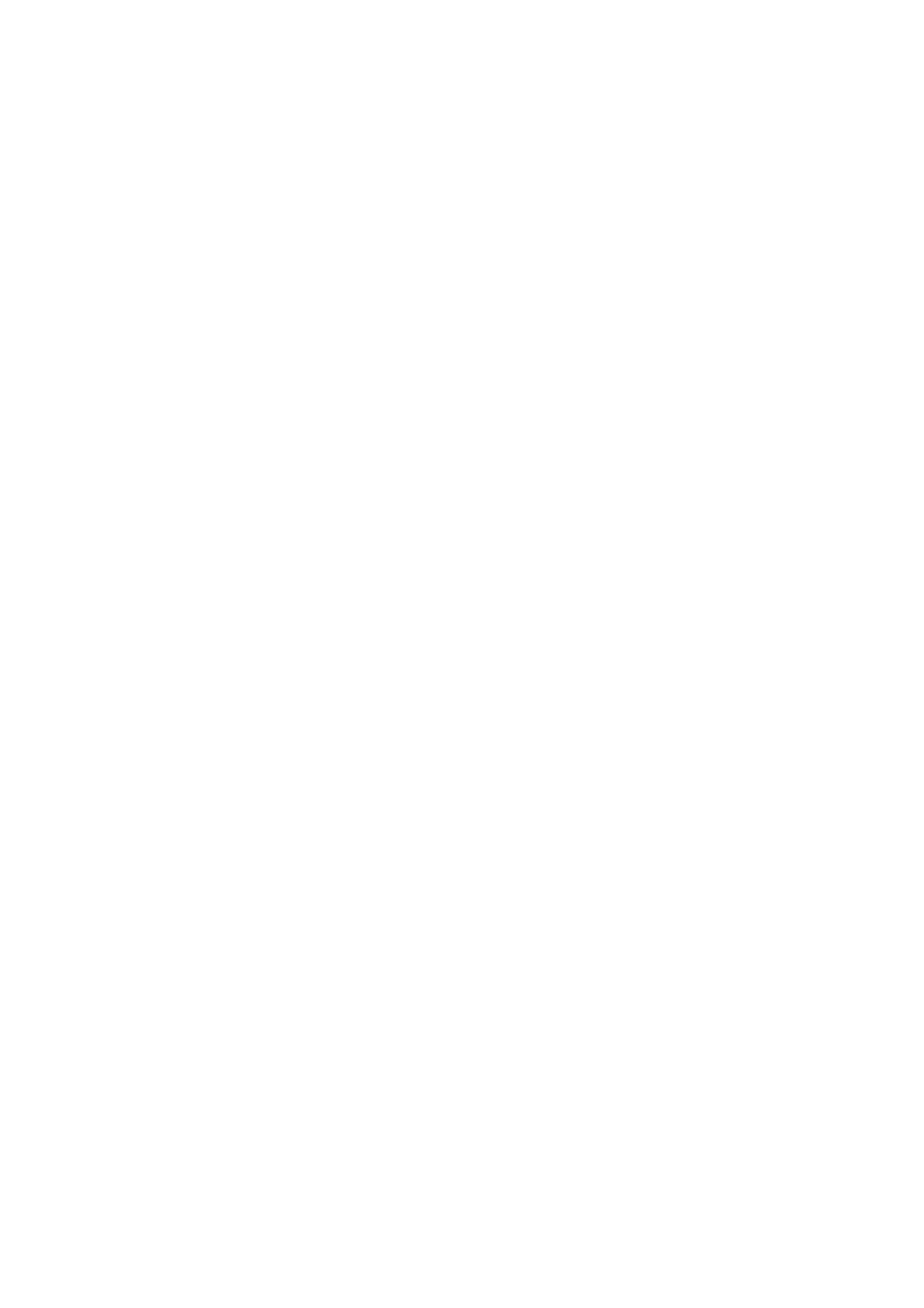



## **Technical Specification**

| $\frac{9}{6}$<br>&                              |                           |
|-------------------------------------------------|---------------------------|
| $\mathbf{H}$ *<br>&                             |                           |
| $\mathbf{a}$<br>$\mathbf{I}$                    |                           |
| 8                                               |                           |
| 88                                              |                           |
| $\theta$<br>$\frac{9}{6}$<br>%                  |                           |
| $\%$                                            |                           |
|                                                 |                           |
| <b>Driver Technical Specification (Remoted)</b> |                           |
|                                                 | ٠                         |
| $\mathbf{I}$<br>#<br>$\sqrt[6]{\frac{1}{2}}$    | &<br>$\blacksquare$<br>., |
| $\mathbf{I}$<br>$\blacksquare$                  | $\mathbf{g}$              |
| $\mathbf{H}$                                    | \$                        |
|                                                 |                           |

| Technical character |                     | <b>Materials</b> |                     |
|---------------------|---------------------|------------------|---------------------|
|                     | $)+8$               |                  | #\$!<br>$"$ !       |
|                     | $+8$                |                  | #\$!<br>H           |
|                     | $* * '$<br>8        |                  | $$^{\circ}$<br>%8   |
|                     | $\frac{1}{6}$       | $\blacksquare$   | "!<br>#\$!          |
|                     | ⌒<br>◠              | $\mathbf{H}$ *   | $\mathbf{H}$<br>- 1 |
|                     | 2<br>&              |                  | %8                  |
| $\mathbf{u}$        | $0 - 1$<br>$\prime$ |                  | ш                   |

## **Accessories**

**Photometric** 

3 '4 +5 67 '+8 -+9 (  $(1 \cdot )$ " ( 7\$ : ; & : +1 ( + = 0 " + 1 1 1 \$ : +1 ( + 5 \$ 567 " +7\$ + ( 6 7 - '+8 (199 +

0 / B / U 5**0** 0, 86\$

**ZER** 

œ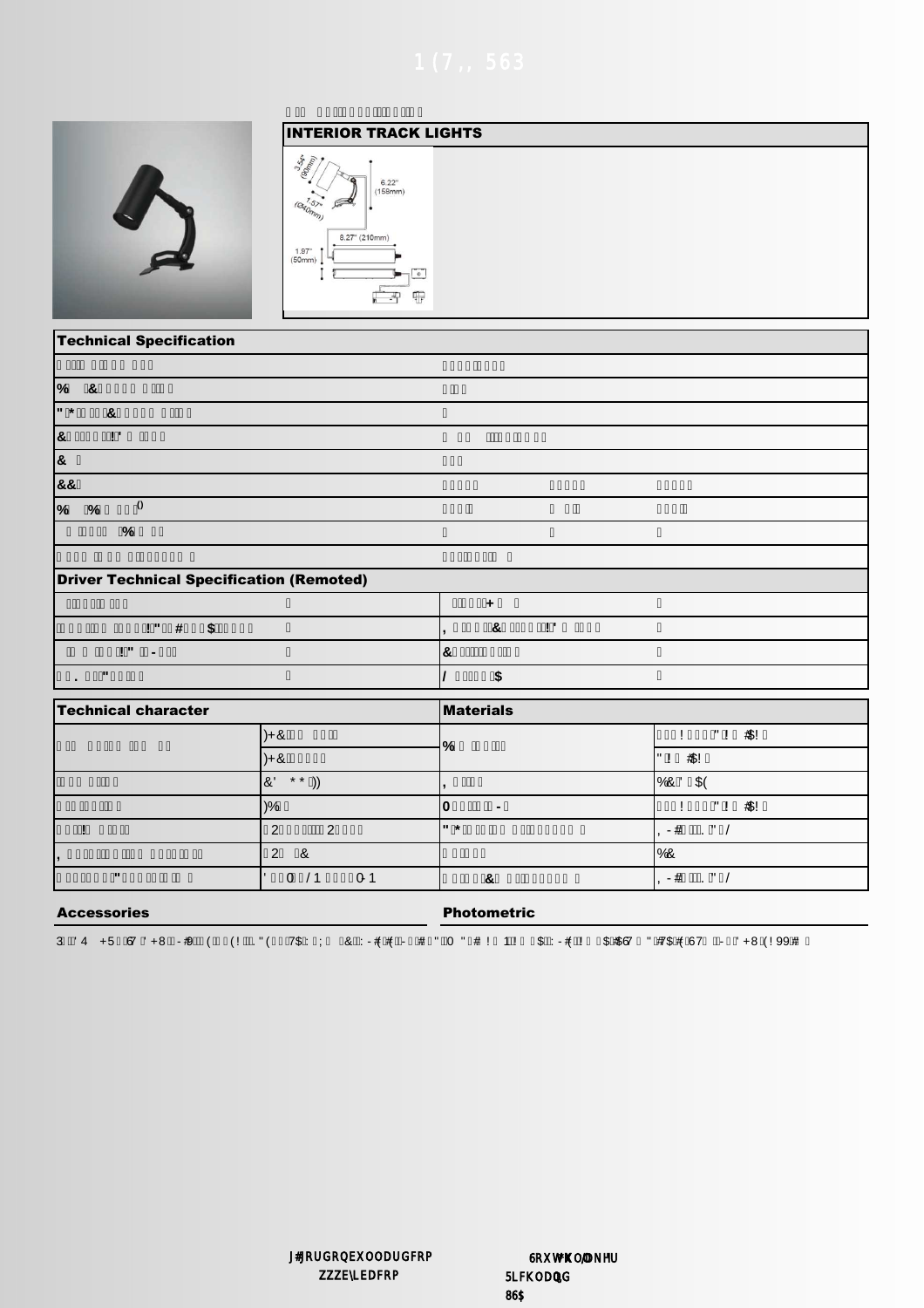



**Product specification**



| <b>Technical Specification</b>                                    |                                       |                                |        |                   |  |
|-------------------------------------------------------------------|---------------------------------------|--------------------------------|--------|-------------------|--|
| <b>Article number</b>                                             |                                       | 2019.204-AM                    |        |                   |  |
| <b>LED Consumption</b>                                            |                                       | 13.4W                          |        |                   |  |
| <b>Fixture Consumption</b>                                        |                                       |                                |        |                   |  |
| <b>Current / Voltage</b>                                          |                                       | 350mA / 38.3Vdc                |        |                   |  |
| <b>CRI</b>                                                        |                                       | $90+$                          |        |                   |  |
| <b>CCT</b>                                                        |                                       | 2700K                          | 3000K  | 4000K             |  |
| LED Lumen <sup>*1</sup>                                           |                                       | 1152lm                         | 1207lm | 1297lm            |  |
| <b>Delivered Lumen</b>                                            |                                       |                                |        |                   |  |
| <b>Beam Angle available</b>                                       |                                       | 12°/20°/35°                    |        |                   |  |
| <b>Driver Technical Specification (Remoted)</b>                   |                                       |                                |        |                   |  |
| <b>Driver Brand</b>                                               |                                       | <b>Driver Model</b>            |        | $\sim$            |  |
| <b>Output Current / Voltage</b><br>Input voltage / Freqency range |                                       |                                |        |                   |  |
| <b>Dimming / Flicker</b>                                          |                                       | <b>Certification</b>           |        |                   |  |
| <b>Power Factor</b>                                               |                                       | Warranty                       |        |                   |  |
| <b>Technical character</b>                                        |                                       | <b>Materials</b>               |        |                   |  |
|                                                                   |                                       |                                |        |                   |  |
| <b>Products Standard</b>                                          | IEC 60598-1                           | Luminaire                      |        | extruded aluminum |  |
|                                                                   | <b>IEC 62031</b>                      |                                |        | aluminum          |  |
| Insulation                                                        | <b>CLASS II</b>                       | <b>Optics</b>                  |        | PC Lens           |  |
| <b>Protection</b>                                                 | <b>IP20</b>                           | <b>Heat sink</b>               |        | extruded aluminum |  |
| <b>Tilt / Rotate</b>                                              | $0 - 200^{\circ}$ / $0 - 130^{\circ}$ | <b>Fixture color available</b> |        | white / black     |  |
| <b>Operating temperature</b>                                      | $0 \sim 35$ °C                        | <b>Baffle</b>                  |        | <b>PC</b>         |  |
| <b>Average Failure Time</b>                                       | L70(10k)50000(h)                      | <b>Baffle Color available</b>  |        | white / black     |  |

Accessories **Photometric** 

|            | h(m) | D(m)         | E(Ix) |
|------------|------|--------------|-------|
| .60<br>60. |      | $20^{\circ}$ |       |
|            | 1.0  | 0.39         | 5111  |
|            | 2.0  | 0.79         | 1278  |
|            | 3.0  | 1.19         | 567   |
| 30<br>30   | 4.0  | 1.59         | 319   |
|            | 5.0  | 1.99         | 204   |

\*1. LUMEN : for LED chip test result based on Tc=85°C. This is the ideal (Maximum) lumen. This lumen information is from the LED supplier.



991 South Gull Lake Dr Richland, MI 49083 USA

US